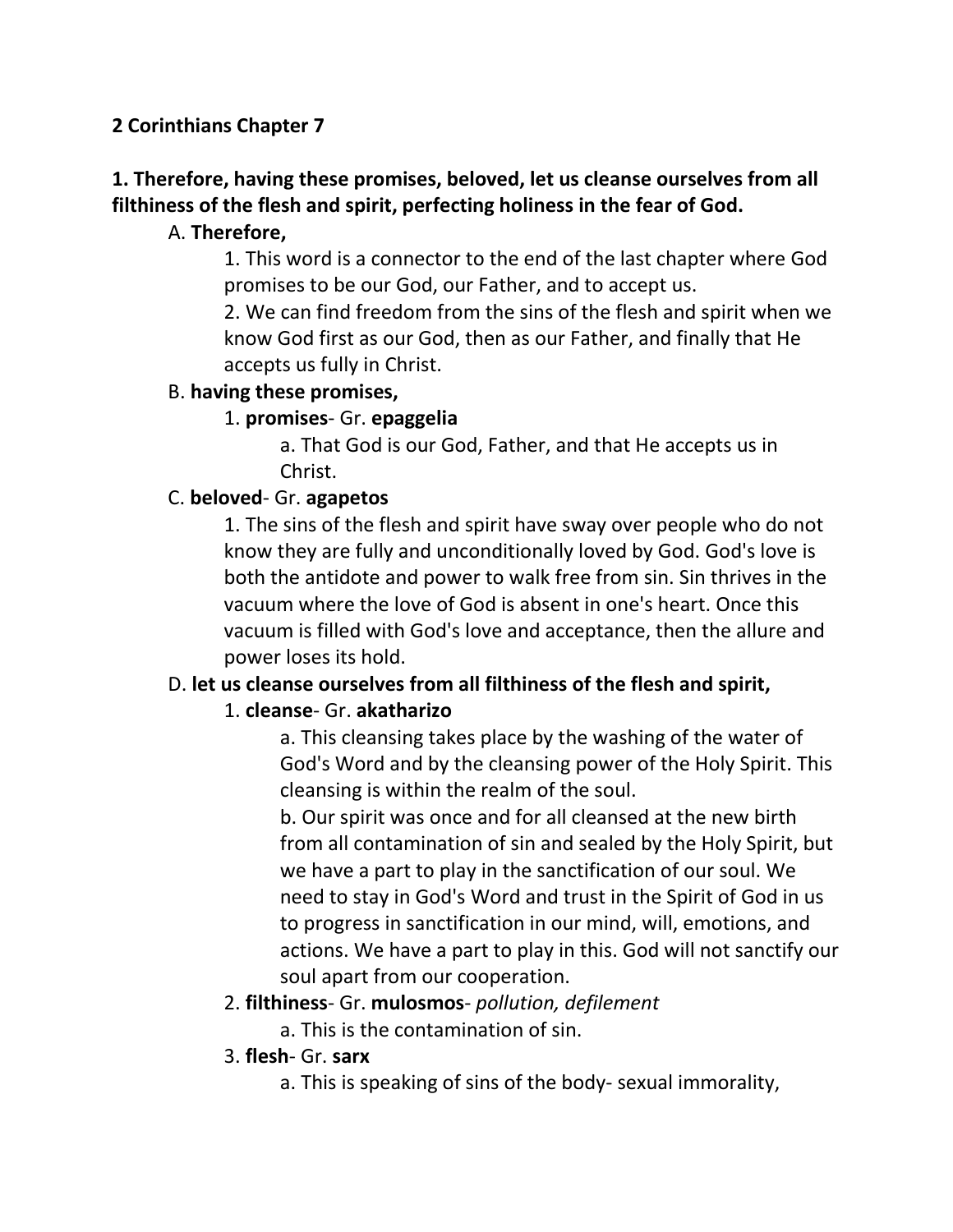addictions, gluttony, drunkenness, etc...

### 4. **spirit**- Gr. **pneuma**

a. This does not refer to pollution of our born-again spirit. When we are born again our spirit is sealed by the Holy Spirit and cannot be polluted by sin. 1 John 3:9, 2 Cor 1:22, Eph. 1:13, Eph. 4:30

b. This refers to sins that are not physical in nature- hatred, variance, pride, holding and promoting of false doctrine, and idolatry, etc... The instigators of such sins are unclean spirits in Satan's kingdom. This are called spiritual sins.

#### E. **perfecting holiness in the fear of God**

1. **perfecting**- Gr. **epiteleo**- *to bring to an end, accomplish, perfect, execute, complete*

a. Holiness began when we were born-again. When we received Jesus, we were sanctified once and for all in our bornagain spirit. Heb. 10:10, 14, Heb 12:23 Now, we are to carry on the process of sanctification in our soul- mind, will, and emotions by believing and acting upon the Word of God. 1 Pet. 1:22

2. **holiness**- Gr. **hagiosune**- *this is the state of being set apart* a. Holiness is the by-product of touching the presence of God. God dwells in our spirit, so holiness abides there. When the presence of God touches our soul, holiness is the by-product. It is not the product of self-effort and human morality.

# 3. **fear**- Gr. **phobos**- *reverence, fear*

a. Our consecration and holy living rests upon two legs- the love of God and fear [reverence] of God. We need both working in our hearts and lives in balance in order to walk in holiness. He is our Abba Father, but He is also God Almighty.

# 2. **Open** *your hearts* **to us. We have wronged no one, we have corrupted no one, we have cheated no one.**

# A. **Open your hearts to us**

1. **open**- Gr. **choreo**- *make space or room*

a. This is something the Corinthians would have to do themselves, because they were the ones who had closed their hearts against Paul.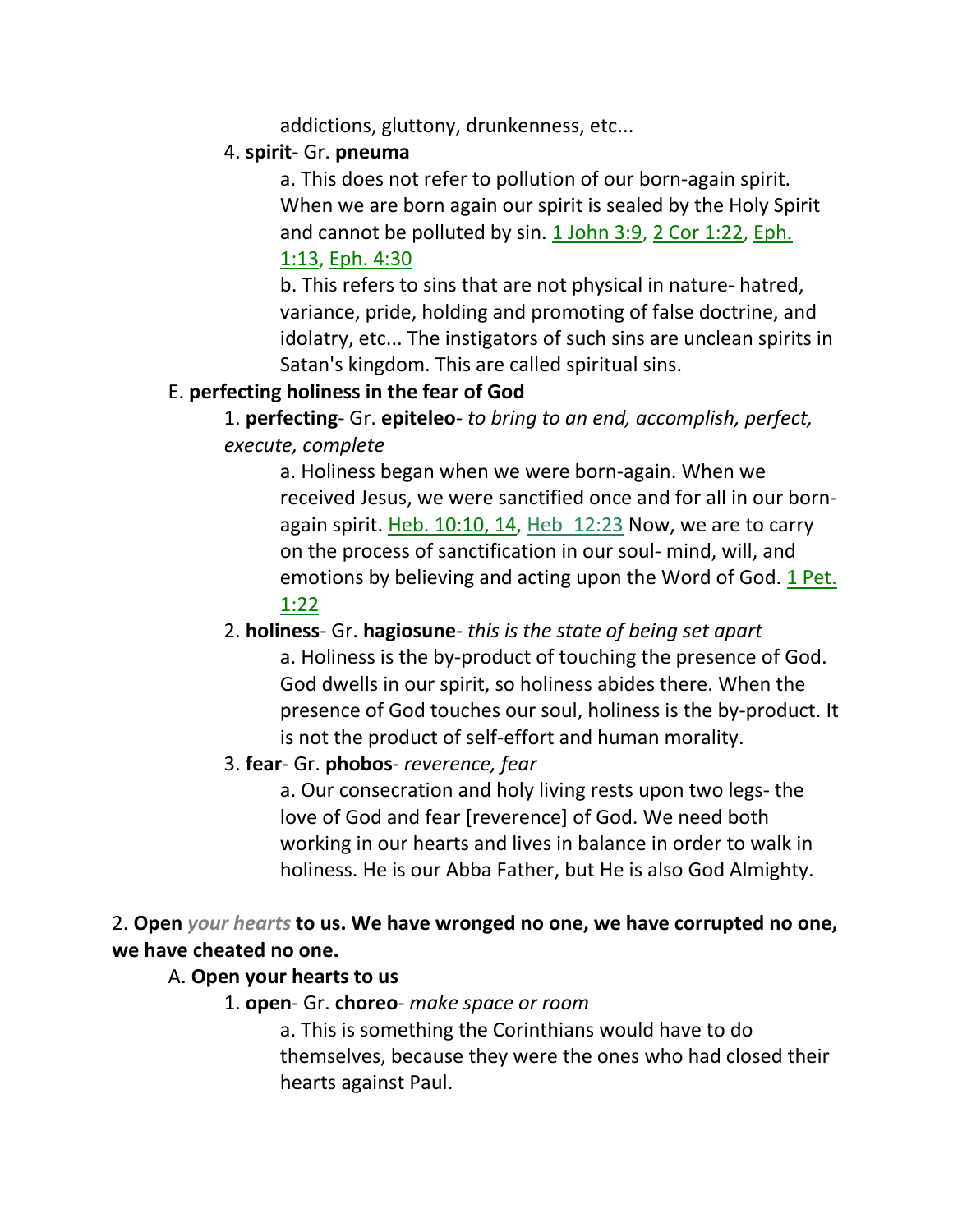#### 2. **hearts**- Gr. **kardia**

a. This must have been very disheartening to Paul. He did everything he could do when he was with the Corinthians so that his motives could be seen as above board and he still was blamed for impure motives. 2Co 1:12, 2Co 4:2 Sometimes, even if you do everything you can do to show people God's love and have a pure motive, they will still judge and accuse you. Remember, you serve Jesus first, and then people.

#### B. **We have wronged no one,**

1. **wronged**- Gr. **adikeo**- *to treat unjustly*

a. Paul was being accused of being unjust.

# C. **we have corrupted no one,**

# 1. **corrupted**- Gr. **phtheiro**

a. Paul was being accused of corrupting people.

# D. **we have cheated no one.**

1. **cheated**- Gr. **pleonekteo**- *to gain or take advantage of another, to overreach*

a. Paul never took an offering or received any financial compensation for his ministry at Corinth but was still be accused of impure motives financially. 2Co\_11:9 b. Paul was raising an offering for the poor saints in Jerusalem, and undoubtly some thought he was going to run off with the money and use it all for himself. Paul however had offered for some of the Corinthians to come with him to make sure all the money was safe and was delivered to those it was intended for. Apparenty, they did not give in the offering or did not send anyone along with Paul because no one from Corinth is listed as those going with Paul to Jerusalem with the offering for the saints there.

# 3. **I do not say** *this* **to condemn; for I have said before that you are in our hearts, to die together and to live together.**

# A. **I do not say this to condemn,**

- 1. **say** Gr. **lego**
- 2. **condemn** Gr. **katakrisis**

a. Paul was confronting the Corinthians with the truth, not condemning them, however, usually those who are confronted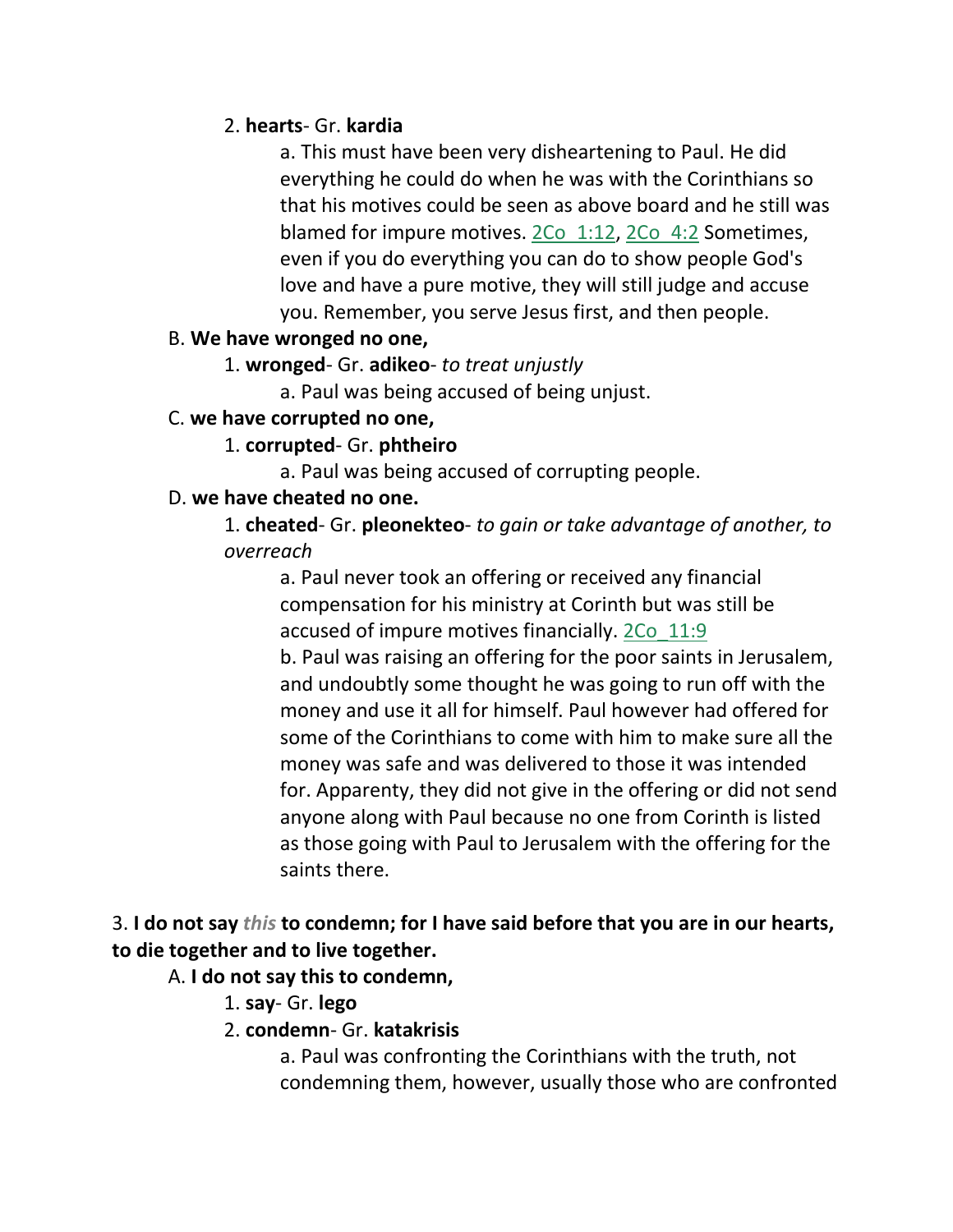with truth will claim they are being condemned. They will proclaim, "Judge not, lest you be judged."

# B. **for I have said before that you are in our hearts,**

1. **said before**- Gr. **proereo**

# 2. **hearts**- Gr. **kardia**

a. What a work God had wrought in this Jewish man, Paul. He was saying to a bunch of Gentiles that he had them in his heart. Before his conversion he hated Gentiles and would not walk across the street to spit on them if they were on fire. Now, he was passionate about them. Php\_1:7-9

b. The closer we get to Jesus the more our heart will burn for people.

# C. **to die together and to live together**

# 1. **die**- Gr. **sunapothenesko**

a. Undoubtly, as martyrs.

2. **live**- Gr. **suzao**

a. This is covenant talk. Today we would say, "We are together sink or swim!"

# 4. **Great** *is* **my boldness of speech toward you, great** *is* **my boasting on your behalf. I am filled with comfort. I am exceedingly joyful in all our tribulation.**

# A. **Great is my boldness of speech toward you**,

# 1. **Great**- Gr. **polus**

a. You can have great boldness when you know you are God's spokesman and declaring His Word.

# 2. **boldness of speech**- Gr. **parrhesia**- *freedom to speak, all outspokenness, frankness, boldness*

 a. Paul could be bold in speaking because he had a clear conscience and had God's truth.

# B. **great is my boasting on your behalf**,

# 1. **boasting**- Gr. **kauchesis**

a. It is not wrong to be proud of someone, as long as it is based in what God has done in and through that person.

b. Paul learned that his focus determined his attitude. He chose to focus on the good in the Corinthians and cultivate a gratitude attitude.

# C. **I am filled with comfort**,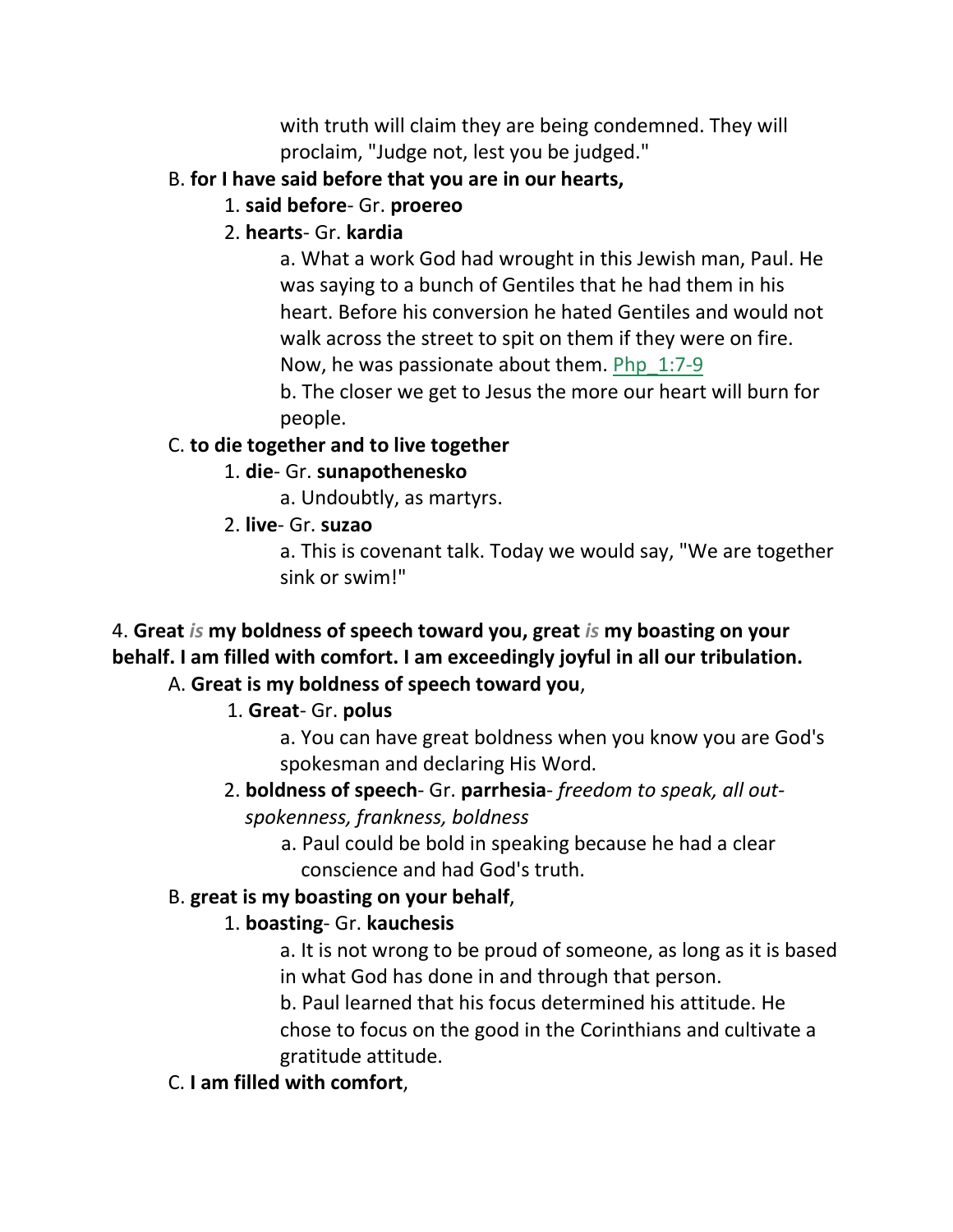# 1. **filled**- Gr. **pleroo**

# 2. **comfort**- Gr. **paraklesis**

a. Paul could be filled with comfort because of his focus. No matter what our circumstances are or what people's opinion of us is, we can be filled with comfort when we focus on Jesus and cultivate a gratitude attitude.

#### D. **I am exceedingly joyful in all our tribulation**

#### 1. **exceedingly joyful**- Gr. **huperperisseuo chara**

a. It is not normal for a natural man to have joy in the midst of tribulations. This is supernatural. It comes by one's focus upon Christ, the Word, and maintaining a gratitude attitude.

#### 2. **tribulation**- Gr. **thlipsis**- *pressure from all sides*

a. Paul will enumerate some of these tribulations later in this book. 2 Cor. 11:23-28

# 5. **For indeed, when we came to Macedonia, our bodies had no rest, but we were troubled on every side. Outside** *were* **conflicts, inside** *were* **fears.**

A. **For indeed,**

### B. **when we came to Macedonia**,

#### 1. **Macedonia**- means *extended land*

a. This is the region in which Philippi and Thessalonica are. b. *Here Paul resumed the story that he left off in* 2Co\_2:13 *of how he had forsaken some exciting evangelistic opportunities in Troas in order to look for Titus in Macedonia. He knew that Titus had visited Corinth and would have some news of how the Corinthians were progressing in their faith. So like a father who was anxious to hear news of his children, Paul had hurried ahead to find out how the Corinthians were doing.* - Life Application Commentary

#### C. **our bodies had no rest,**

- 1. **bodies** Gr. **sarx** *flesh*
- 2. **rest** Gr. **anesis**

a. *On leaving Troas, Paul continued to face conflict. Paul's first visit to Macedonia had been a tumultuous one, and it appears that this one was also. On his first visit, a group of Jews from Thessalonica had followed him all over the province of Macedonia, opposing his teaching (see* Act\_17:13*). Perhaps it*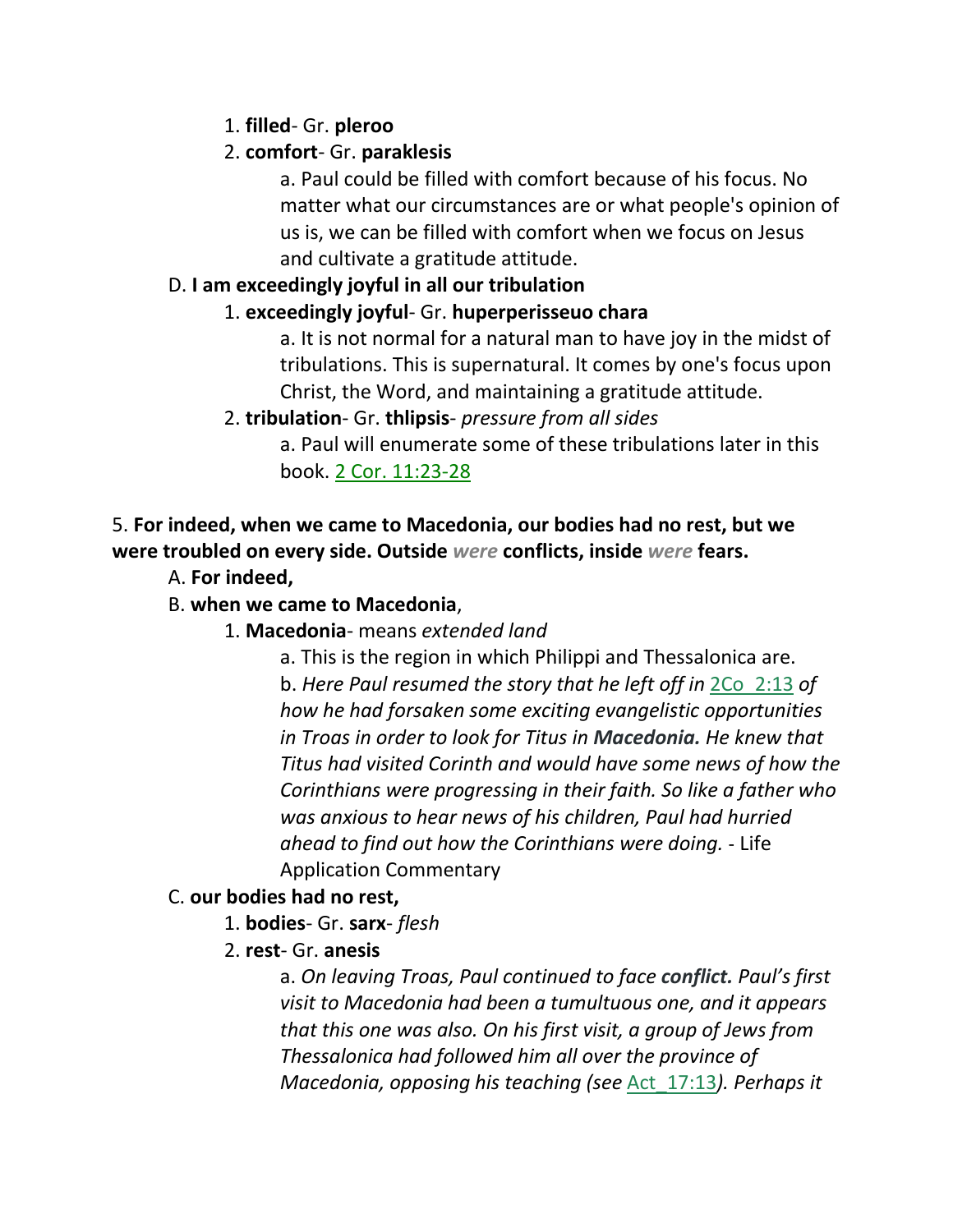*was those determined opponents in Thessalonica who harassed Paul on this journey*. -Life Application Commentary

#### D. **but we were troubled on every side**

1. **troubled**- Gr. **thlibo**- *pressured*

#### 2. **every side**- Gr. **pas**

a. Paul discussed earlier in this letter how he responded to being troubled on every side. He drew upon God's grace.

### 2Co\_4:8-12

#### E. **Outside were conflicts,**

#### 1. **outside**- Gr. **exothen**

2. **conflicts**- Gr. **mache**- *a fight or combat*

a. This is from unbelieving Jews, Gentiles, and false teachers in the church.

#### F. **inside were fears**

#### 1. **inside**- Gr. **esothen**

#### 2. **fears**- Gr. **phobos**

a. Paul admitted to having fears inside of him. Just like temptation is not sin, so feeling fear is not sin, but what you do with that fear determines if it will end up sin or not.

b. The feeling of fear is a natural result of feeling inadequate in the natural to handle with what is facing you. That is a good thing if you then turn to God and His grace to confront it. This is what Paul did.

c. In times of fear seek the Lord and He will deliver you out of all your fears. Psa 34:4

# 6. **Nevertheless God, who comforts the downcast, comforted us by the coming of Titus,**

#### A. **Nevertheless God,**

1. This is God the Father

#### B. **who comforts the downcast,**

#### 1. **comforts**- Gr. **parakaleo**

a. God is the God of all comfort. 2Co\_1:3-4, Rom\_15:5

2. **downcast**- Gr. **tapeinos**- *humble, low-lying*, *brought low with grief* a. This is true if we look up. When we are at our lowest, is when we need to look up the most. When you are rock bottom the only direction to look and go is up!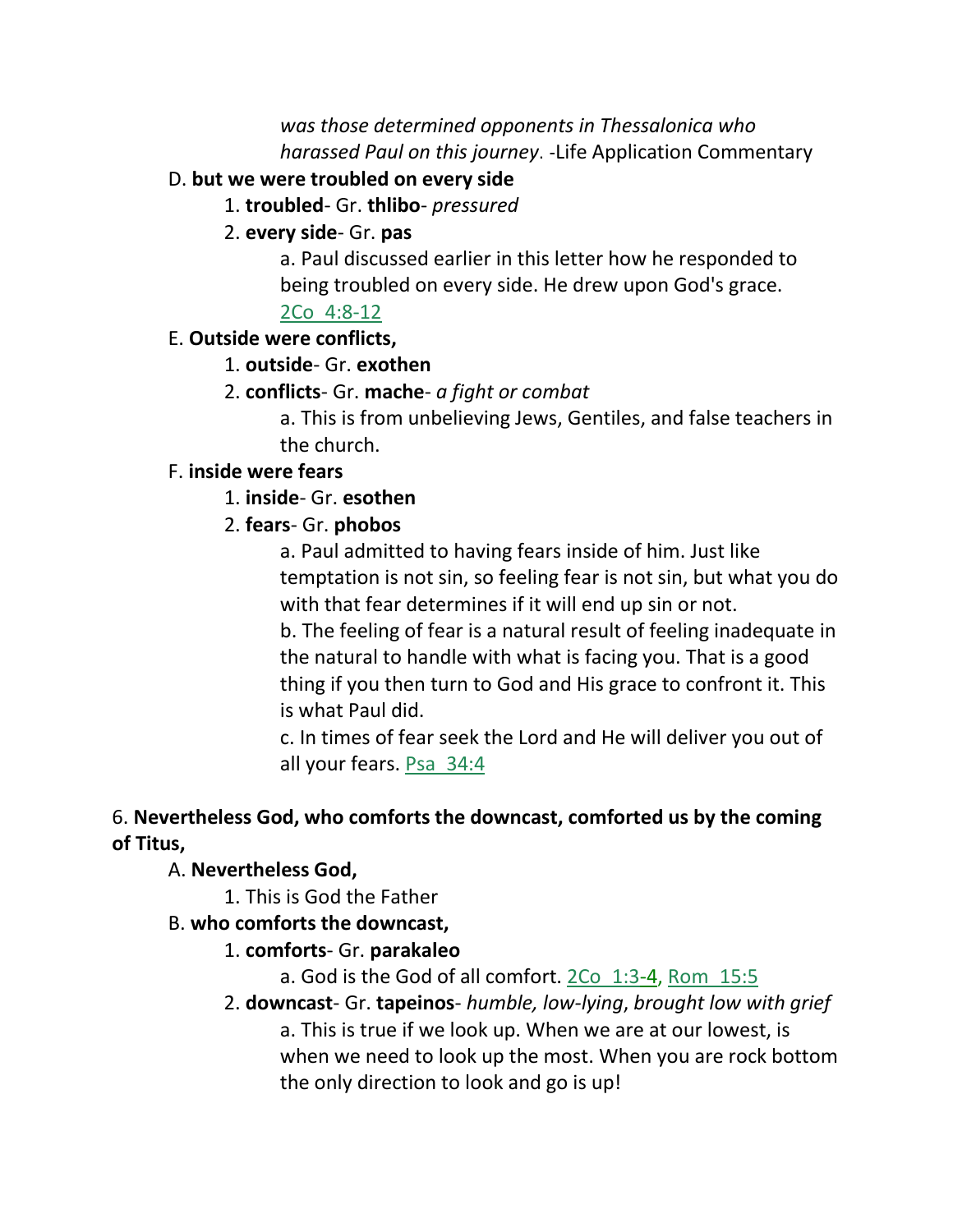b. God gives grace to the humble [**tapeinos**]. James 4:6

c. The humble does not look to themselves for help but looks to God in faith.

# C. **comforted us by the coming of Titus**

### 1. **coming**- Gr. **parousia**- *presence after absence*

a. This word has within it an idea of an arrival after an absence that brings joy. This is the same word used for the "coming" of the Lord Jesus Christ to earth. The coming of Titus was like the appearance of Jesus, which brought comfort and peace.

b. We should be ones who bring such comfort and blessing to others that is like Jesus coming when we arrive.

7. **and not only by his coming, but also by the consolation with which he was comforted in you, when he told us of your earnest desire, your mourning, your zeal for me, so that I rejoiced even more.**

A. **and not only by his coming,**

- 1. **coming** Gr. **parousia** *presence after absence*
- B. **but also by the consolation with which he was comforted in you,**
	- 1. **consolation** Gr. **paraklesis**

a. We can receive comfort from the Scriptures, from the Spirit, and from other believers.

2. **comforted**- Gr. **parakaleo**

C. **when he told us of your earnest desire,**

1. **told**- Gr. **anaggello**- *to announce*

2. **earnest desire**- Gr. **epipothesis**- *earnest desire, strong affection, longing*

a. Undoubtly, this does not describe all at Corinth, but some. Paul just asked that they open their heart to him. There was a group in Corinth that was somewhat hostile towards Paul.

#### D. **your mourning,**

1. **mourning**- Gr. **ordurmos**- *wailing, lamentation, mourning* a. Some in Corinth had repented of their sins but some others had not. 2 Cor. 13:2

#### E. **your zeal for me,**

1. **zeal**- Gr. **zelos**

a. Some had a zeal for Paul, but others did not.

F. **so that I rejoiced even more**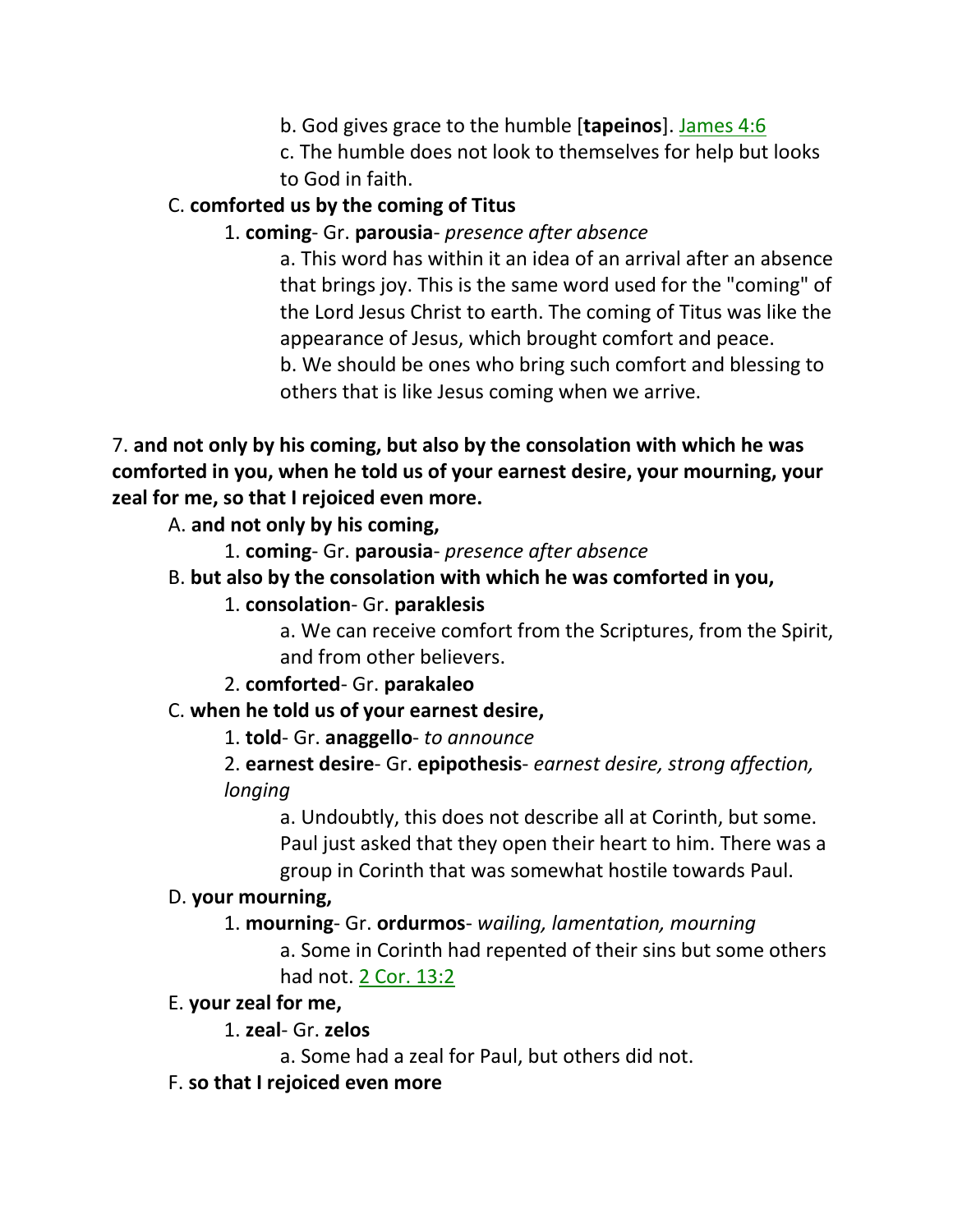#### 1. **rejoiced**- Gr. **chairo**

a. As a minister it is important to focus on those who are receiving the Word and growing. Many ministers focus on those that are not and are discouraged.

b. Paul could rejoice because of his focus.

8. **For even if I made you sorry with my letter, I do not regret it; though I did regret it. For I perceive that the same epistle made you sorry, though only for a while.**

#### A. **For even if I made you sorry with my letter,**

1. **made you sorry**- Gr. **lupeo**

# 2. **letter**- Gr. **epistole**

a. Scripture is God's main way of disciplining His children. 2 Tim. 3:16, Rev. 3:19 If we will not listen to the Word, then our circumstances and consequences of our fleshly actions will spank us!

# B. **I do not regret it,**

# 1. **regret**- Gr. **metamellomai**- *to feel differently*

a. This word means to feel differently about something. This is not the same as biblical repentance which is another Greek word- **metanoia**- *to change your mind about something*. You can feel bad about something and not really change your mind about it. Changing your mind is true repentance. Just feeling bad about something is worldly repentance.

b. We can't be led by our feelings in the ministry. We need to be led by the Spirit and the Word in dealing with people. c. It says Judas repented of betraying Jesus. Matt. 27:3 The word used there is **metamellomai**. He felt bad about it.

However, he never truly repented- **metanoia**- changed his mind about it. Peter betrayed Jesus as well, but he repented**metanoia**. The first kind of repentance will cause you to go away from the Lord, and the second kind will lead you back to the Lord. Judas went and hung himself, but Peter jumped out of the boat and swam to Jesus. John 21:7

# C. **though I did regret it**

1. As most parents have experienced when they have disciplined their child, they question themselves if they were too harsh when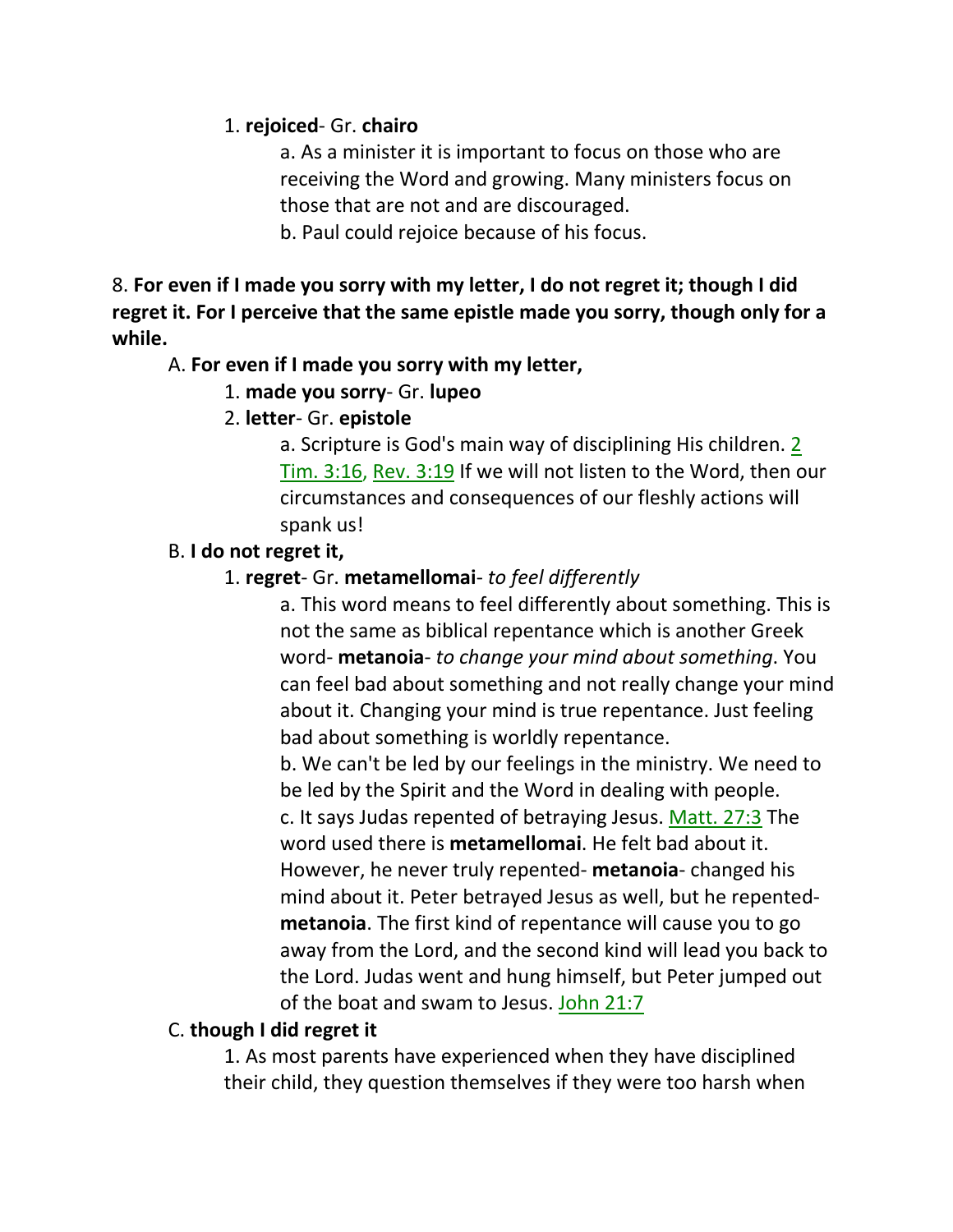they see their child crying afterwards. However, if it is done properly this discipline leads to repentance and life change. Paul went through this after he wrote his first letter to the Corinthians which was full of correction and some hard rebuke.

2. Have you heard parents say, "this is going to hurt me more than it hurts you." As a child your roll your eyes and say, "Sure, it will". This is until you become a parent and realize it is true. Writing his first letter to the Corinthians was very painful for Paul to do, but he knew it was for their good. 2Co\_2:4

# D. **For I perceive that the same epistle made you sorry,**

# 1. **perceive**- Gr. **blepo**- *see*

a. True repentance can be clearly seen.

# E. **though only for a while**

# 1. **a while**- Gr. **hora**- *hour*

a. Discipline is not pleasant for a while, but afterwards yields the peaceable fruit of righteousness. Heb. 12:10-11

# 9. **Now I rejoice, not that you were made sorry, but that your sorrow led to repentance. For you were made sorry in a godly manner, that you might suffer loss from us in nothing.**

# A. **Now I rejoice,**

# 1. **rejoice**- Gr. **chairo**

a. When you discipline those you love it is hard for the moment, but it will eventually bring joy when it brings help and betterment to them.

# B. **not that you were made sorry,**

# 1. **made sorry**- Gr. **lupeo**

# C. **but that your sorrow led to repentance**

# 1. **sorrow**- Gr. **lupeo**

a. You can sorrow about the consequences of your actions and never repent of the sin.

# 2. **repentance**- Gr. **metanoia**- *to change the mind*

a. They did not just feel bad about their ways, but actually saw the errors and changed their minds about them and did a 180 degree turn around.

# D. **For you were made sorry in a godly manner,**

1. **godly manner**- Gr. **kata theos**- *according to God*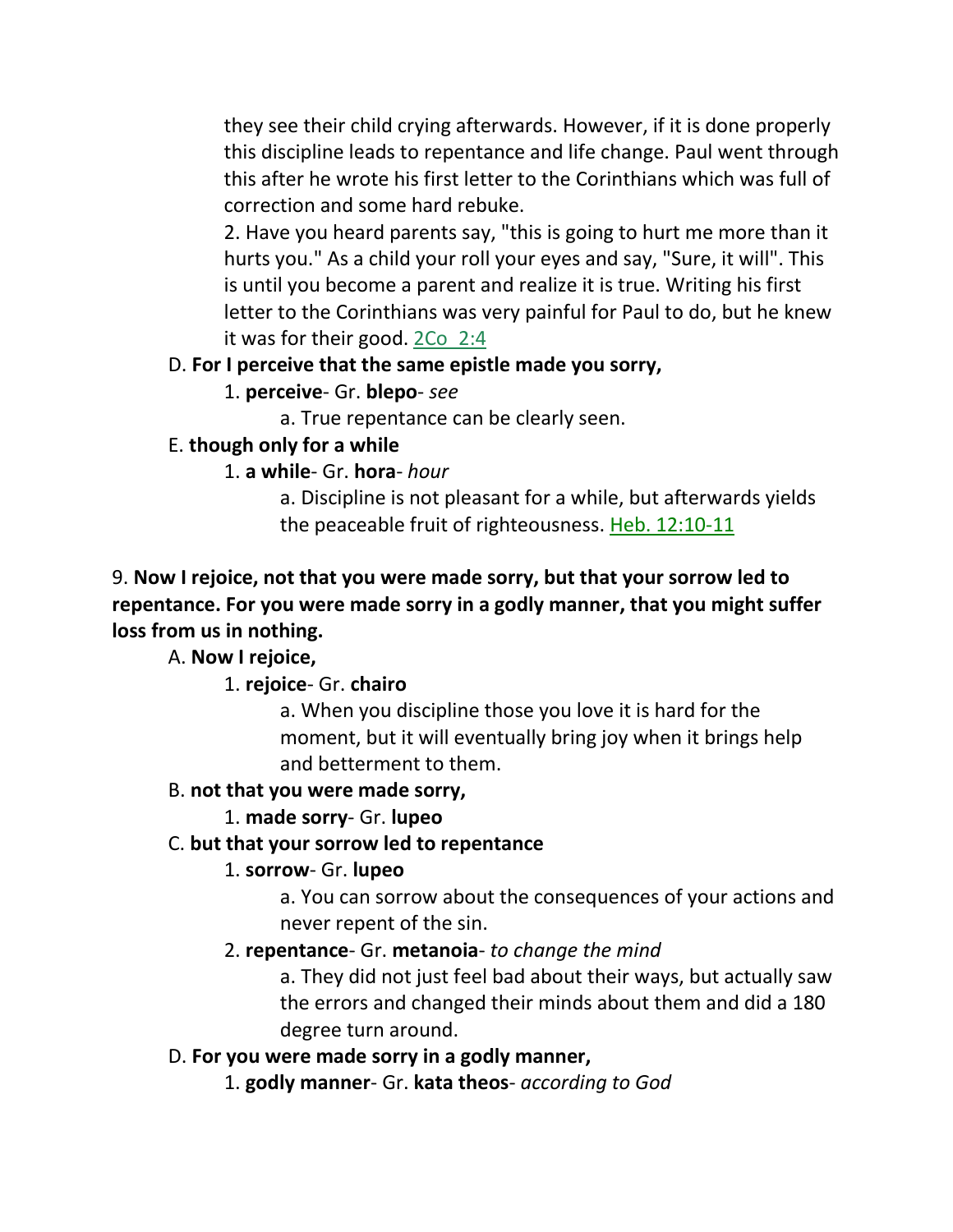a. Paul used a godly manner or method to bring them to sorrow and repentance. He lovingly used the Word of God to correct them.

b. Some ministers use ungodly ways to try to get people to turn around and act differently. Some of these ungodly ways are manipulation, fear, condemnation, and intimidation. There is no need for these kinds of things in the church. The Word and Spirit can do the work of bringing people to repentance quite well.

#### E. **that you might suffer loss from us in nothing**

1. **suffer loss**- Gr. **zemioo**- *to affect with damage, do damage to, receive injury*

a. Paul had wondered if he had hurt or damaged the Corinthians by his letter, which by the way, is the Word of God. However, it brought good instead of harm.

b. Some ministers that use ungodly ways to minister to their people harm and injure them instead of helping them.

### 10. **For godly sorrow produces repentance** *leading* **to salvation, not to be regretted; but the sorrow of the world produces death.**

# A. **For godly sorrow produces repentance leading to salvation,**

#### 1. **godly sorrow**- Gr. **kata theos lupe**

a. Godly sorrow comes from ministry done is a godly manner. This is by the simple application of the Word of God and the ministry of the Holy Spirit.

2. **produces**- Gr. **katergazomai**- *to effect, produce, bring out as a result, to bring about, accomplish, to carry out a task until it is finished*

3. **repentance**- Gr. **metanoia**- *to change your mind*

a. True change does not start with our actions, but with the way we think.

#### 4. **salvation**- Gr. **soteria**- *deliverance, perservation, safety*

a. This is not referring to eternal salvation, because the Corinthians were already saved. This is talking about temporal salvation, the salvation of the soul.

b. This brings out that without continued intake of the Word of God and corresponding repentance -changing of the mind- we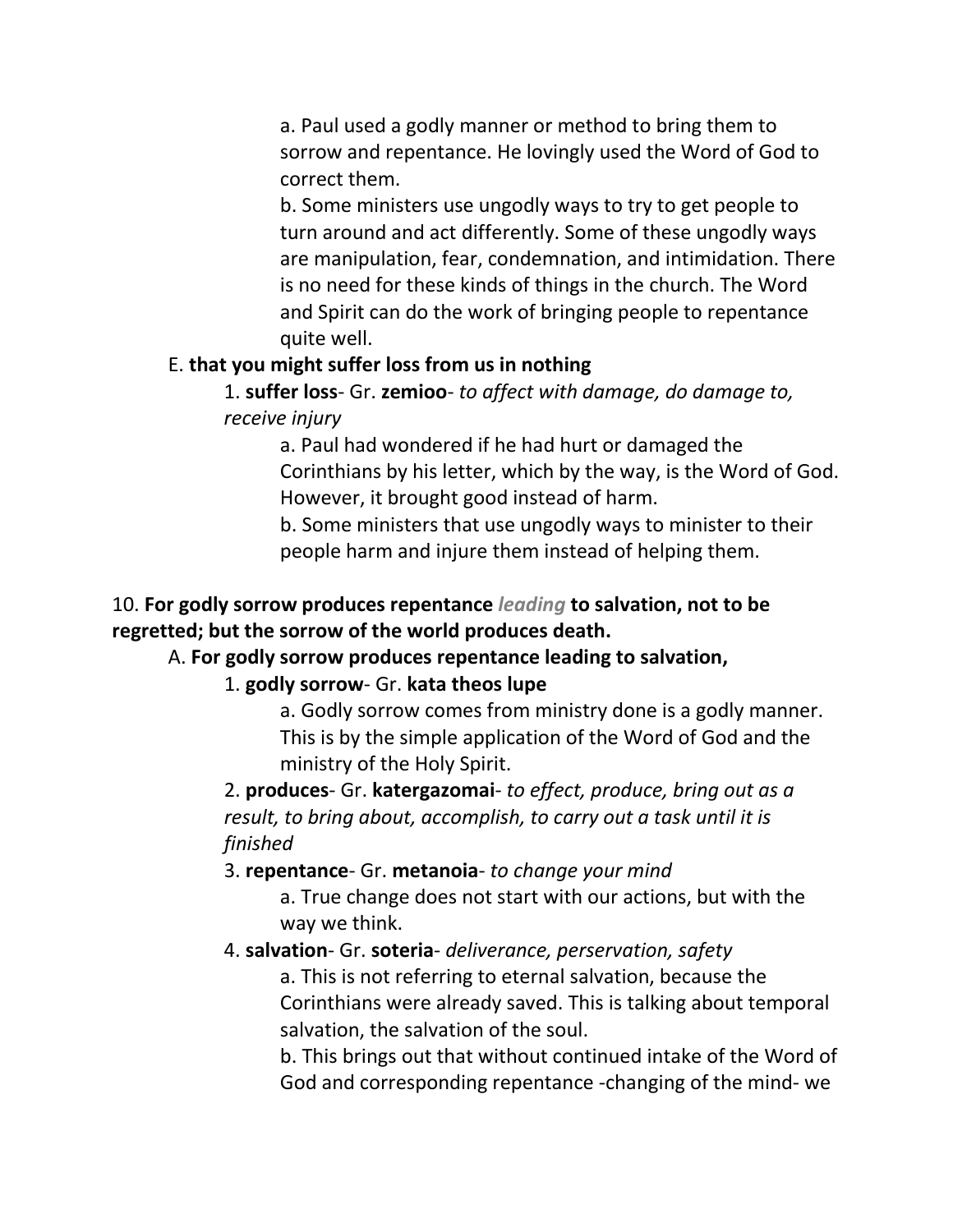can get to where we are held captive by the enemy and not experience the fulness of our salvation.

#### B. **not to be regretted,**

# 1. **regretted**- Gr. **ametamelatos**- *to not feel bad or sorry about*

#### C. **but the sorrow of the world produces death**

#### 1. **world**- Gr. **kosmos**

a. The world will sorrow when they experience negative consequences, but this is backed up by the blaming of others and minimizing personal responsibility.

b. A case of this comes to mind. There was recently a comedian who did something very disgusting and disrespectful towards the president of the United States. Because of this, there was a big backlash against this individual. She has been on the news crying and bewailing her situation because she has lost all her following and can't find any jobs. She will cry but then blame the president and anyone else she can find for her situation. This is an example of worldly sorrow.

# 2. **death**- Gr. **thantos**

a. This was vividly displayed in Judas feeling sorry for what he did but then he went and hung himself. His sorrow was of the world not of God.

11. **For observe this very thing, that you sorrowed in a godly manner: What diligence it produced in you,** *what* **clearing** *of yourselves, what* **indignation,**  *what* **fear,** *what* **vehement desire,** *what* **zeal,** *what* **vindication! In all** *things* **you proved yourselves to be clear in this matter.** 

# A. **For observe this very thing,**

1. **observe**- Gr. **idou**- *look, see*

a. True repentance can be seen.

# B. **that you sorrowed in a godly manner:**

# 1. **sorrowed**- Gr. **lupeo**

a. Paul had brought correction to the church in different areas but the biggest one was involving a man who was having carnal relations with his step-mother.

# 2. **godly manner**- Gr. **kata theos**

a. Paul ministered correction to the Corinthians in a godly manner and the Corinthians repented in a godly manner.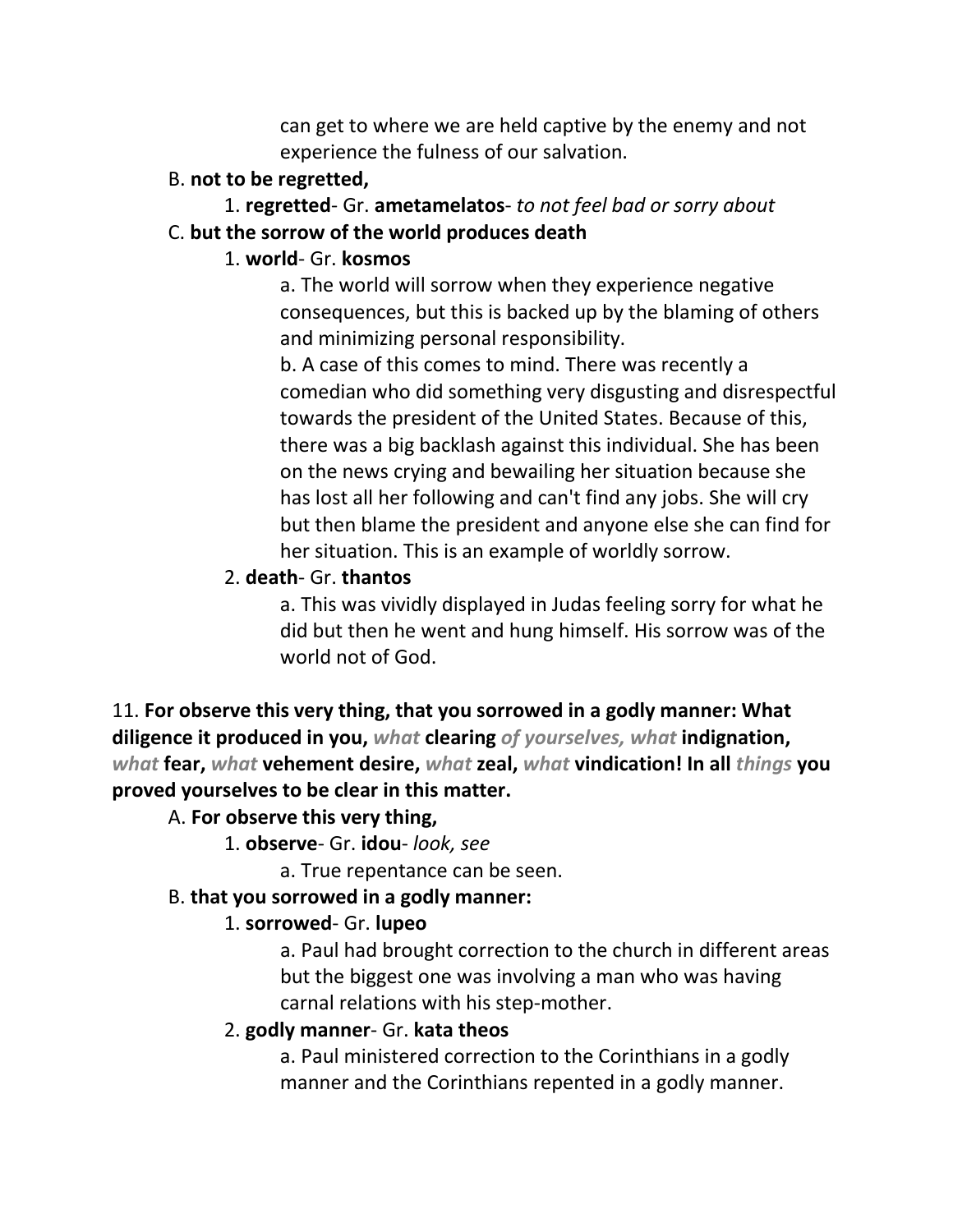# C. **What diligence it produced in you**,

1. **diligence**- Gr. **spoude**- *with haste, hastily, quickly, earnest*

a. Once they read Paul's letter, they moved immediately to remove the man who had sinned in their midst.

# 2. **produced**- Gr. **katergazomai**

# D. **what clearing of yourselves,**

1. **clearing**- Gr. **apologia**- *to make a defense, usually verbal*

a. They cleared themselves of culpability in the situation of the man sinning with his step-mother by expelling him out of their congregation.

# E. **what indignation,**

- 1. **indignation** Gr. **aganaktesis** *indignation, irritation, vexation*
	- a. They showed their indignation towards this man's sin.

# F. **what fear,**

- 1. **fear** Gr. **phobos** *reverence*
	- a. They feared God.

# G. **what vehement desire,**

# 1. **vehement desire**- Gr. **epipothesis**

a. They had a strong desire to please God.

# H. **what zeal,**

# 1. **zeal**- Gr. **zelos**

a. They dealt with this man with zeal. Some of them probably over did it.

# I. **what vindication**

1. **vindication**- Gr. **ekdesis**- *vengeance, punishment, retributive justice*

> a. They meted out punishment to the man by excommunicating him out of the church.

# J. **In all things you proved yourselves to be clear in this matter**

1. **proved**- Gr. **sunistao**- *to present onseself, to show oneself*

# 2. **clear**- Gr. **hagnos**- *pure*

a. They did something about the situation lest they be a partaker in this man's sin. 1Ti 5:22

3. **this matter**- Gr. **pragma**- *a thing done, fact, deed, work, transaction*

> a. Paul is referring to the issue he brought up in his first letter to the Corinthians. A man in their midst was living and have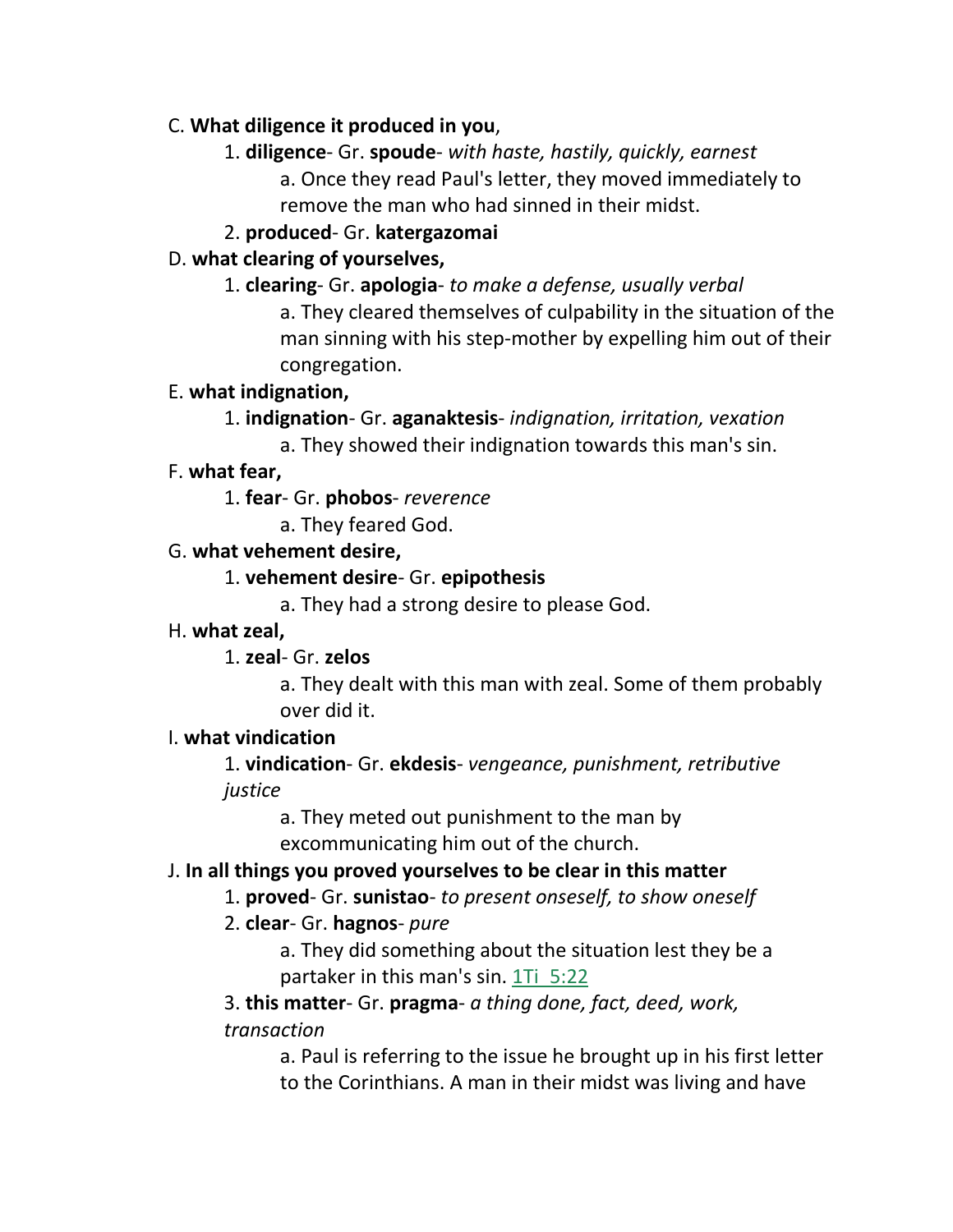sexual relations with his step-mother and apparently bragging about it at church.

12. **Therefore, although I wrote to you,** *I did* **not** *do it* **for the sake of him who had done the wrong, nor for the sake of him who suffered wrong, but that our care for you in the sight of God might appear to you.** 

- A. **Therefore,**
- B. **although I wrote to you,**
	- 1. **wrote** Gr. **graphe**
- C. **I did not do it for the sake of him who had done the wrong,**
	- 1. **sake of him**
		- a. The man who was sinning with his step-mother.
	- 2. **wrong** Gr. **adikeo**
		- a. He was having sexual relations with his step-mother.
- D. **nor for the sake of him who suffered wrong,**
	- 1. **sake of him**
		- a. This would be the man's own father!
- E. **but that our care for you in the sight of God might appear to you**
	- 1. **care** Gr. **spoude** *eager concern*
		- a. If Paul did not care about the Corinthians, he would not have bothered to bring correction to them. If you love someone you will tell the truth even though it is painful for the moment.
	- 2. **sight** Gr. **enopion** *in one's presence*
	- 3. **appear** Gr. **phaneroo** *to be made clear or manifest*
- 13. **Therefore we have been comforted in your comfort. And we rejoiced exceedingly more for the joy of Titus, because his spirit has been refreshed by you all.** 
	- A. **Therefore we have been comforted in your comfort.**
		- 1. **comforted** Gr. **parakaleo** *to encourage*
			- a. Comfort can be transferred and shared but so can discouragement.
		- 2. **comfort** Gr. **paraklesis**
	- B. **And we rejoiced exceedingly more for the joy of Titus,**
		- 1. **rejoiced exceedingly** Gr. **perissoteros chairo**
		- 2. **joy** Gr. **chara**
			- a. We should hang around Christians that bring us joy, not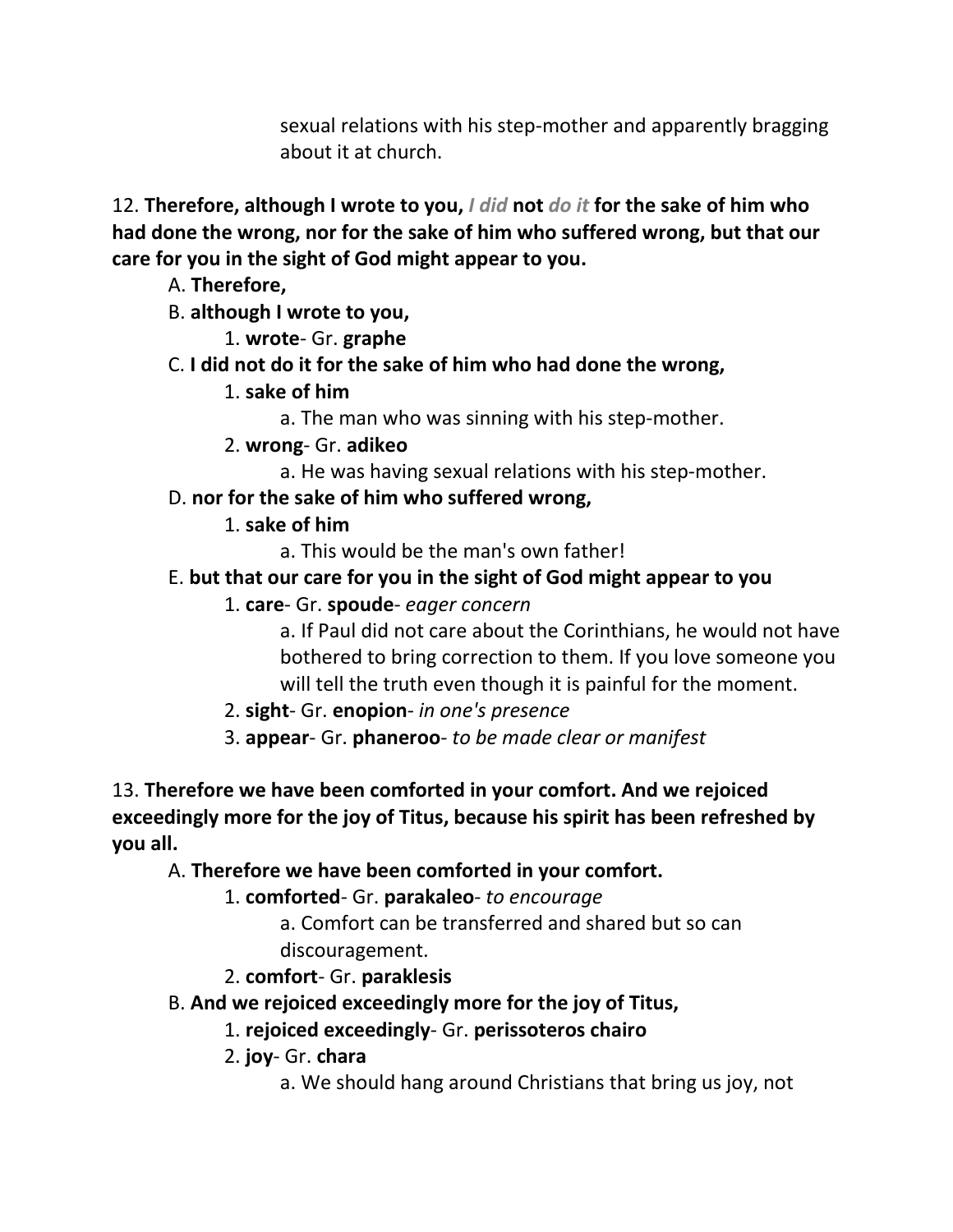sadness or anger.

3. **Titus**- means *nurse*

a. Titus was Paul's trouble shooter he would send to places and people that were in need of critical care. He would nurse them to health. Sometimes he would need to administer correction in the process. Titus was a strong individual. He was more firm and harder of nature than young Timothy. Gal. 2:3- In the real difficult cases Paul would send Titus instead of Timothy.

# C. **because his spirit has been refreshed by you all**

1. **spirit**- Gr. **pneuma**- *the disposition or influence which fills and governs any one*

a. The quality of our life is determined by our attitude and spiritual disposition. We can either have a positive or negative attitude or spiritual disposition. Often our attitude or disposition will be impacted by those we associate with. Therefore, it is vital who you decide to spend time with and interact with.

2. **refreshed**- Gr. **anapauo**- *to cause or permit one to cease from any movement or labour in order to recover and collect his strength*

a. It is a wonderful thing when other Christians refresh you when you are with them. It is also true that some Christians drain your and pull you down by being around them.

# 14. **For if in anything I have boasted to him about you, I am not ashamed. But as we spoke all things to you in truth, even so our boasting to Titus was found true.**  A. **For if in anything I have boasted to him about you,**

# 1. **boasted**- Gr. **kauchaomai**

a. It is not wrong to have pride in someone as long as it is pride that is based upon what God has done in them and who He has made them to be.

# 2. **to him**

a. This is Titus.

# B. **I am not ashamed,**

1. **ashamed**- Gr. **kataischuno**- *to dishonour, disgrace*

a. If what Paul told Titus about the Corinthians was proven

false, then Paul would have been dishonored and disgraced.

C. **But as we spoke all things to you in truth,**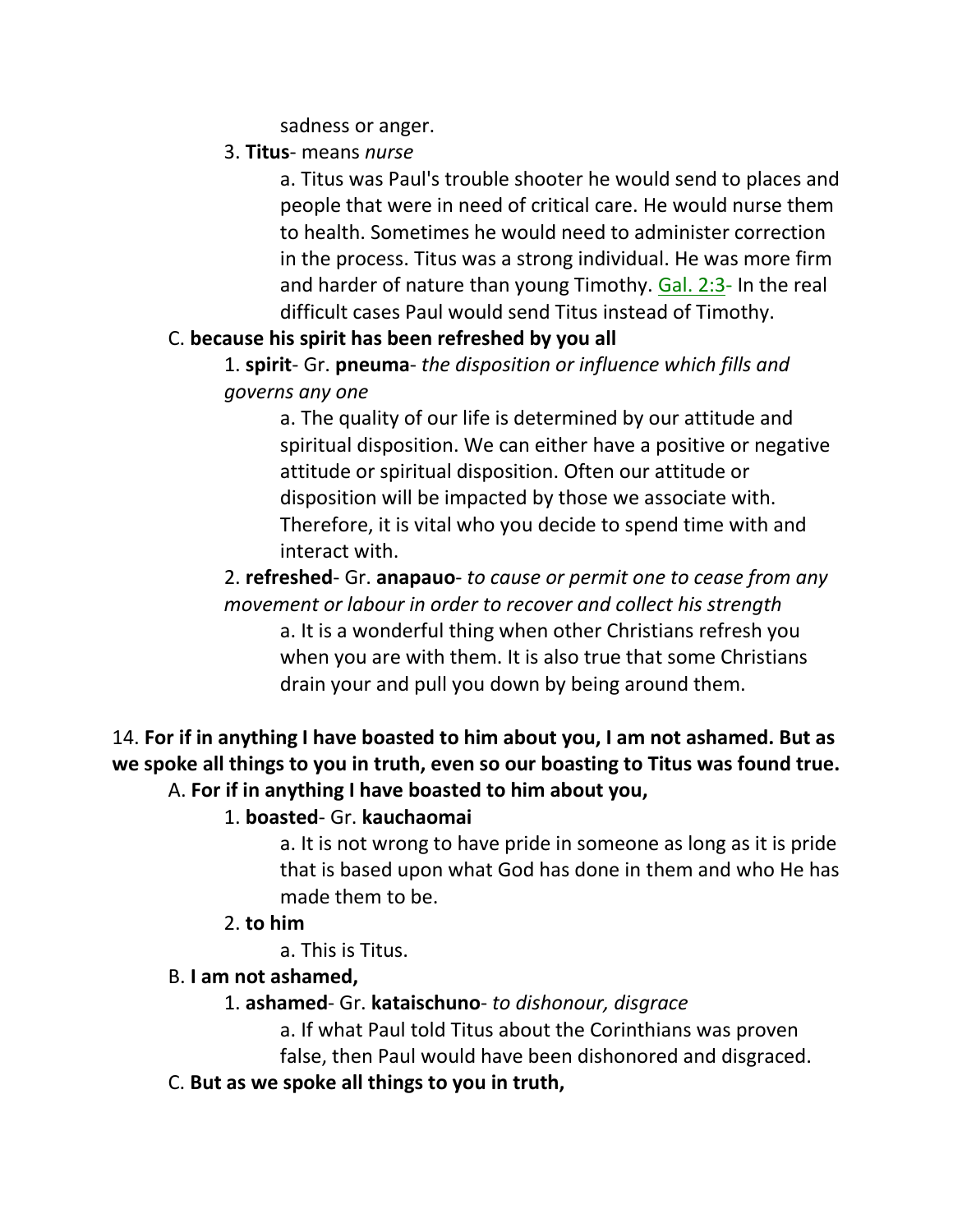1. **spoke**- Gr. **laleo**

# 2. **truth**- Gr. **aletheia**

a. No doubt, Paul shared with Titus before he sent him the negative things he knew was going on in the church at Corinth, but also the good things. Here Paul is talking about the good things he had reported to Titus.

# D. **even so our boasting to Titus was found true**

# 1. **boasting**- Gr. **kauchesis**

# 2. **found**- Gr. **ginomai**- *to be or become*

a. There was a lot of bad stuff going on in Corinth, but Paul wrote in faith believing these people would turn around. He thought and believed the best in them.

b. The Corinthians by in large received Paul's correction and had made the necessary changes. The good things Paul spoke in faith over the Corinthians actually "became" true in reality. The word for "found" here actually is the Greek word for "become". Usually, people will raise to the level you believe about them and speak over them. They will become what you speak in faith over them!

# 15. **And his affections are greater for you as he remembers the obedience of you all, how with fear and trembling you received him.**

A. **And his affections are greater for you as he remembers the obedience of you all,**

1. **affections**- Gr. **splangnon**- *the bowels were regarded as the seat of the more violent passions, such as anger and love; but by the Hebrews as the seat of the tenderer affections, especially kindness, benevolence, compassion; hence our heart (tender mercies, affections, etc.)*

a. A pastor or minister will grow in fondness of a congregation that will follow their lead and respond to their ministry.

- 2. **greater** Gr. **perissoteros**
- 3. **remembers** Gr. **anamimnesko**
- 4. **obedience** Gr. **hupakoe** *to hearken under*

a. This means that a large part of the church accepted Paul's authority and correction and made the necessary changes, especially in regard to the man sinning with his step-mother.